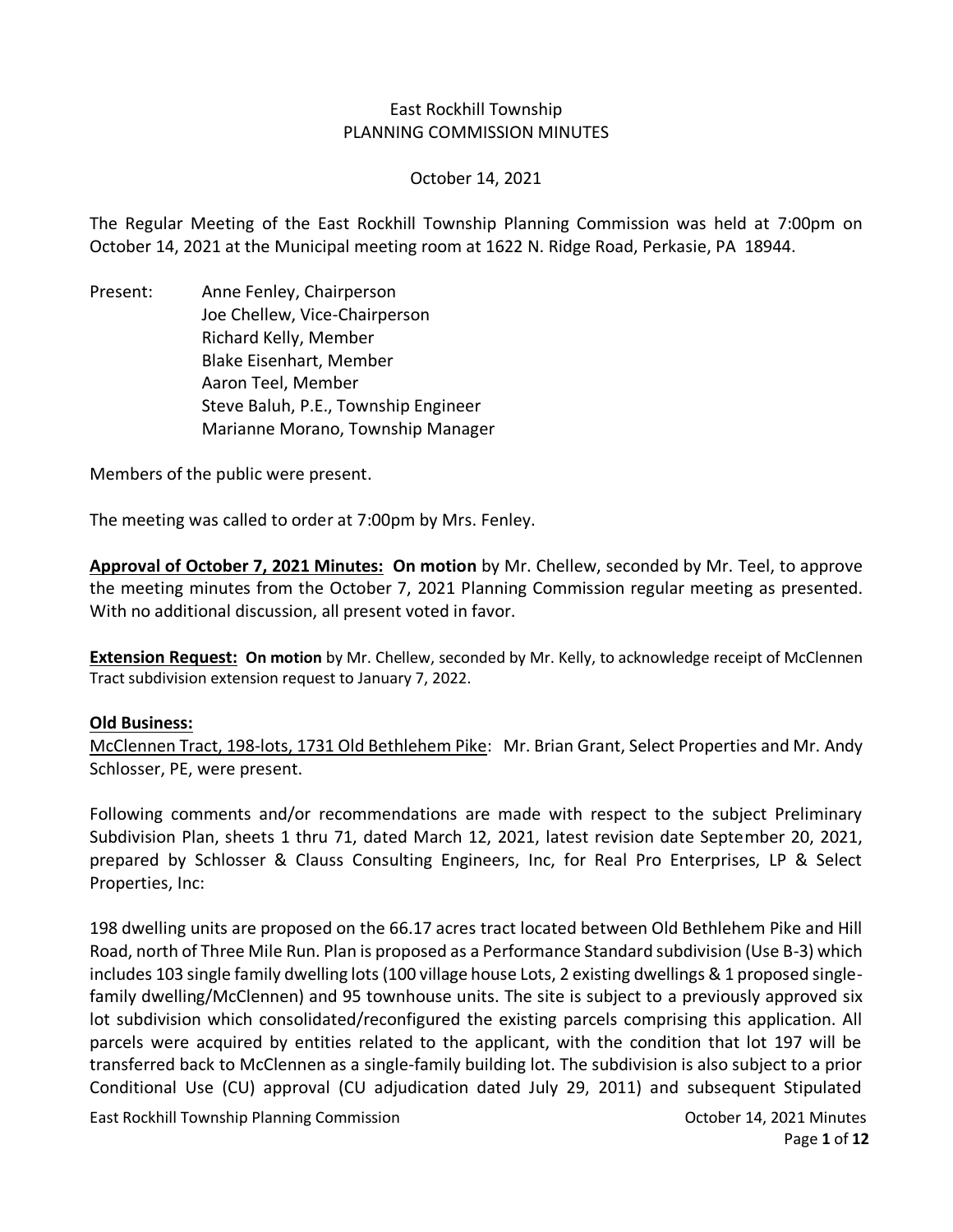Settlement Agreement dated August 27, 2013. Project is located within the Suburban Zoning District and is proposed to be served by public sewer via East Rockhill Township facilities and public water via Perkasie Regional Authority facilities.

The CU approval/agreement set/modified many subdivision ordinance design standards and established maximum number of units, street/access layout, and open space areas. The submitted plan is generally consistent with CU plan layout. Any inconsistencies are noted in the following comments, as well as other design issues which remain to be resolved. Mr. Baluh noted many items in his review letter remain until the Board of Supervisors take action.

- 1. Recording of the associated six lot subdivision plan must be completed prior to, or coordinated with recordation of the current subdivision plan, when approved, to ensure the proper ownership and transfer of all parcels. Reference to six lot plan and recording information should be included on record plan sheet(s) for the current plan set. **Will comply.**
- 2. Dwelling unit mix has been modified slightly from the CU plan as discussed during prior plan reviews. The plan maintains a total of 198 units. Modification to the CU agreement relative to dwelling mix requires approval by the Township and Select Properties, Inc. **Will comply.**
- 3. As previously discussed, applicant is proposing to convey townhouse units with only that lot area within the footprint of the dwelling unit. This is often referred to as "zero lot line" or "footprint" lots. The plan does identify an "equivalent 1800 SF lot area" around each unit for the purpose of site capacity/open space calculations. Township Solicitor has determined that the proposed zero lot line or footprint lots are permitted pursuant to the Conditional Use plan. Additional information will be required from the applicant regarding conveyance of these lots to permit proper references and restrictions to be incorporated into the Homeowners Association (HOA) documents. (ZO Section 27-304.B3)

The following additional conditions requiring further review were established by the CU approval/agreement for townhouse units:

- A. No outdoor storage buildings or structures shall be permitted in Townhouse Section as indicated in note #29 on Sheet 1. Typical Townhouse Detail on plan sheet 65 depicts an "optional elevated deck with ground level patio underneath (10'x15') on townhouse units. Construction/maintenance of decks/patios should be addressed in HOA documents. **Will comply.**
- B. Architectural features shall be incorporated into the design of each townhouse unit during the land development approval process. Sample architectural elevations of the proposed units should be submitted for consideration. Applicant indicated that sample design information is forthcoming. (ZO Section 27-304.B3.j) **Features will not be known until a builder has been selected however representations will be provided for a future meeting.**
- 4. Village house units are proposed on traditional building lots with lot areas ranging from 6,229 SF to 10,016 SF (minimum 6200 SF required). The sample dwelling footprint shown encompass almost all of the buildable area on most lots. The ability for homeowners to construct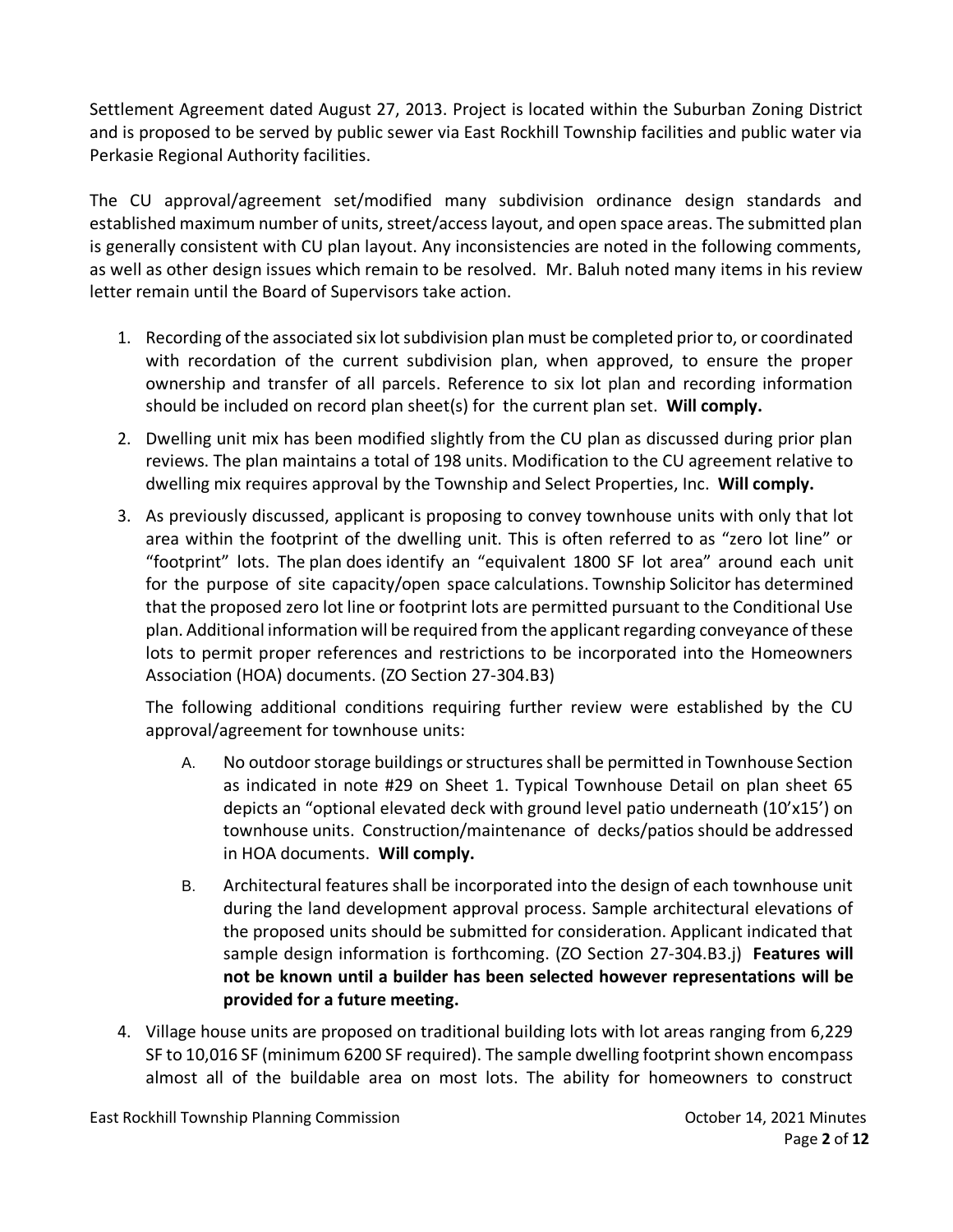additions, decks, patios and accessary structures will be limited. The Typical House and Lot detail on sheet 65 indicates an optional 200 SF patio may be constructed to the rear of the dwelling.

CU approval/agreement generally waived the architectural requirements of Section 27- 304B.3.c of the Zoning Ordinance village house requirements. However, the developer is required to offer an option to include an unenclosed porch running across at least threequarters of the dwelling front and be at least seven feet in width, on all single-family models offered. Typical House and Lot Detail on plan sheet 65 depicts an "optional patio" and "optional porch (7'x20')". Planning Commission previously indicated that the proposed porch design was satisfactory, based on the house layout proposed. Sample architectural elevations of the proposed units should be submitted for consideration. **Will comply.**

5. In accordance with CU approval/agreement, proposed Roads A & B are designed with a 36 feet wide cartway within a 60 feet wide right-of way (except at the boulevard style entrance at Old Bethlehem Pike). Curb and sidewalk is proposed along the entire length of both streets. These streets are intended to be dedicated to East Rockhill Township. As requested by the Township, the Landscape Plan sheets have been revised to propose installation of street trees along the back of the sidewalk (on lots) in-lieu-of between curb and sidewalk. A waiver of Subdivision Ordinance Appendix A construction standards is required for this modification.

Additionally, raised crosswalks are required to be installed at all intersections per the CU approval/agreement, subject to review during land development approval process. As previously discussed, when investigating design of raised crosswalks at intersections, the design engineer noted that proper drainage along the curbline could not be maintained. In the alternate, the design engineer has proposed installation of raised speed tables as traffic calming measures along Roads A and B. However, due to the small lot frontages and numerous driveways, there are only limited areas where speed tables may be located (one each on Road A and B). Based on the length of these streets, it is the opinion of this office that the single speed tables will not be an effective traffic calming measure. Township should determine if other options should be considered. Patterned crosswalks at each intersection may be considered as an alternate. (SLDO Section 22-506.11 & 12 and 528) **Raised crosswalk could impede stormwater flow. Stamped colored asphalt or alternative traffic calming features will be considered.** 

- 6. The CU approval/agreement provided that the streets proposed to serve the townhouse units shall be 30 feet in width (with no right-of-way) and be privately owned and maintained by a homeowner's association. Curb and sidewalks are also proposed along the private streets, with no separation (no grass strip). Street design is consistent with the agreement. Additionally, Note 9a on plan sheet 1 indicates that streets serving townhouse units will be privately owned and maintained by a homeowners association. HOA documents should address private street maintenance responsibilities. **Will comply.**
- 7. Requirements for open space areas, trails, recreation areas, and site amenities were generally established pursuant to the CU approval/agreement. Modifications to CU agreement is required for some of the proposed improvements. All improvements should be addressed in HOA documents. The following comments relate to these features: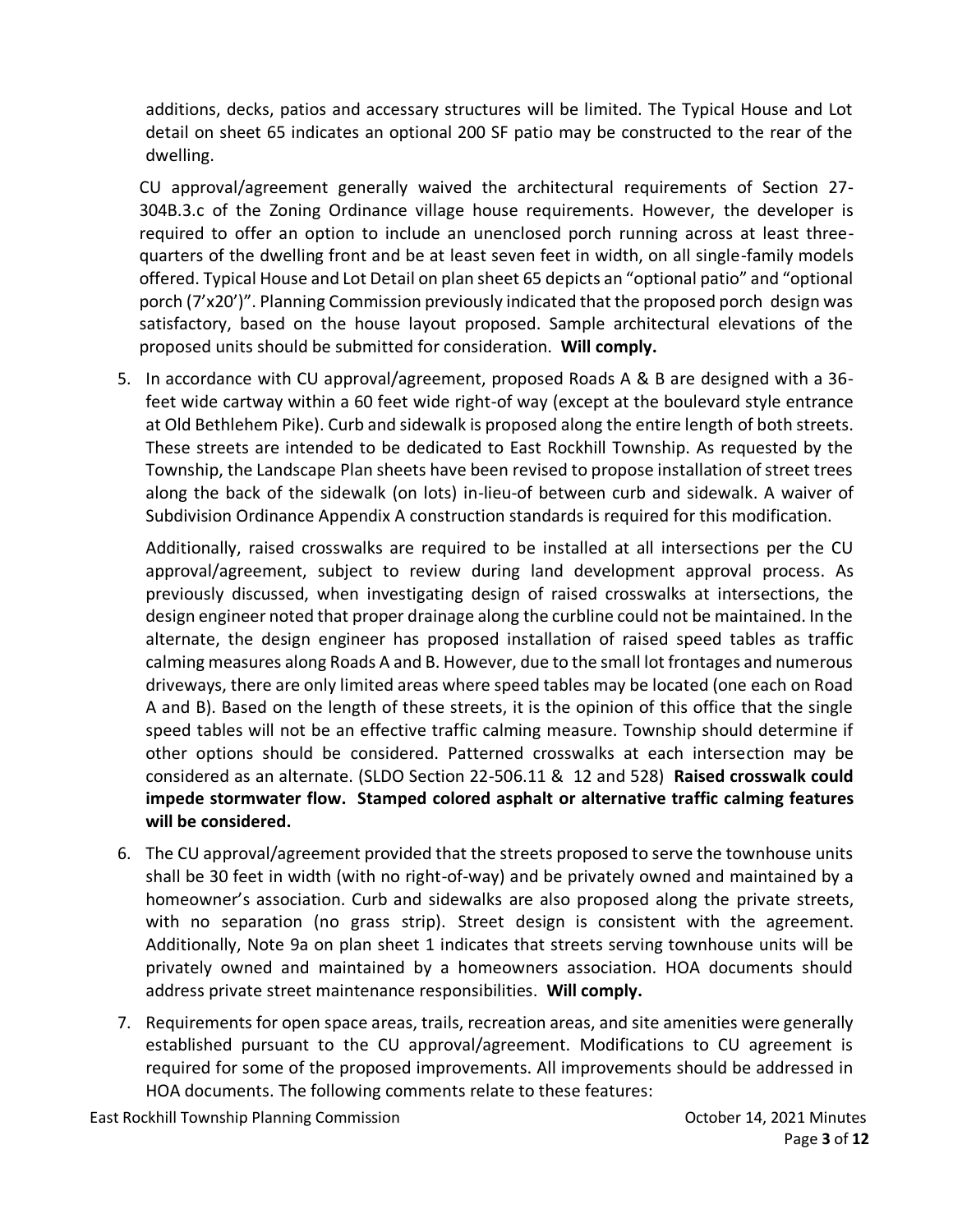- A. Open space areas are generally consistent with the CU plan and are required to be owned and maintained by a homeowner's association, including the stormwater management facilities therein. HOA documents should address maintenance responsibilities, based on type of coverage proposed (e.g. woods, meadow, lawn, stormwater BMP). **Will comply.**
- B. The 30 feet wide buffer zone established along the drainage channel which traverses the center of the development is required to be delineated/protected by installation of fence and/or plantings prior to occupancy of any adjacent dwellings. Design engineer response correspondence indicates that this area is generally wooded and therefore, has proposed delineating the buffer with concrete monuments (at angle points) as fence/plantings is not feasible. Township should determine if alternate delineation proposed is satisfactory. Also, consideration may be given to alternate location of delineation along the rear property lines of the adjoining lots to deter encroachment into Open Space III which contains the drainage channel buffer zone. **Consensus was to not require the fence but to have the back of lots defined in some manner to identify open space.**
- C. A public access trail is proposed to be constructed parallel to Three Mile Run through the site (through lot 197 and open space) and continuing along Old Bethlehem Pike frontage as shown on the plan. Trial alignment is located generally adjacent to the proposed sanitary sewer main and north side of lot 197. Plan has been revised to specify an eight feet wide paved trail surface. Trail grading should be reviewed along lot 197 to determine if it is feasible for grading be revised to not exceed 5% to maintain ADA compliance for as much of the trail as is feasible. **The eight feet (8') wide path is acceptable.**
- D. Covered group mailbox areas are proposed along Driveway B in the townhouse area and between lot 105 and 106 along Road A in the single-family home area. Design engineer indicates that the Sellersville Post Office has approved these locations. Details for pavilion type roof to cover the mailbox location is included on sheet 65. Pursuant to the CU approval/agreement, benches and trash receptables are also required to be installed at each location and be detailed on the plan. Locations and design details are subject to Township approval. Maintenance of group mailboxes should be addressed in HOA documents.

With respect to the proposed locations, adjoining sidewalk at the townhouse site should be interconnected to the sidewalk network in this area (extension, crosswalks). At the single-family house site a concrete connection between the curb and sidewalk should be installed. Additionally, signage should be installed at this location to reserve onstreet /parking space(s) for mailbox usage. **Will comply. Future plans will provide details with benches, trash receptables and connection to sidewalks.** 

E. Sheltered school bus stop(s) are required to be installed at locations to be determined by the Township upon consultation with the Pennridge School District. Sample designs should be submitted for consideration by the Township.

East Rockhill Township Planning Commission **Commission** Commission **October 14, 2021 Minutes**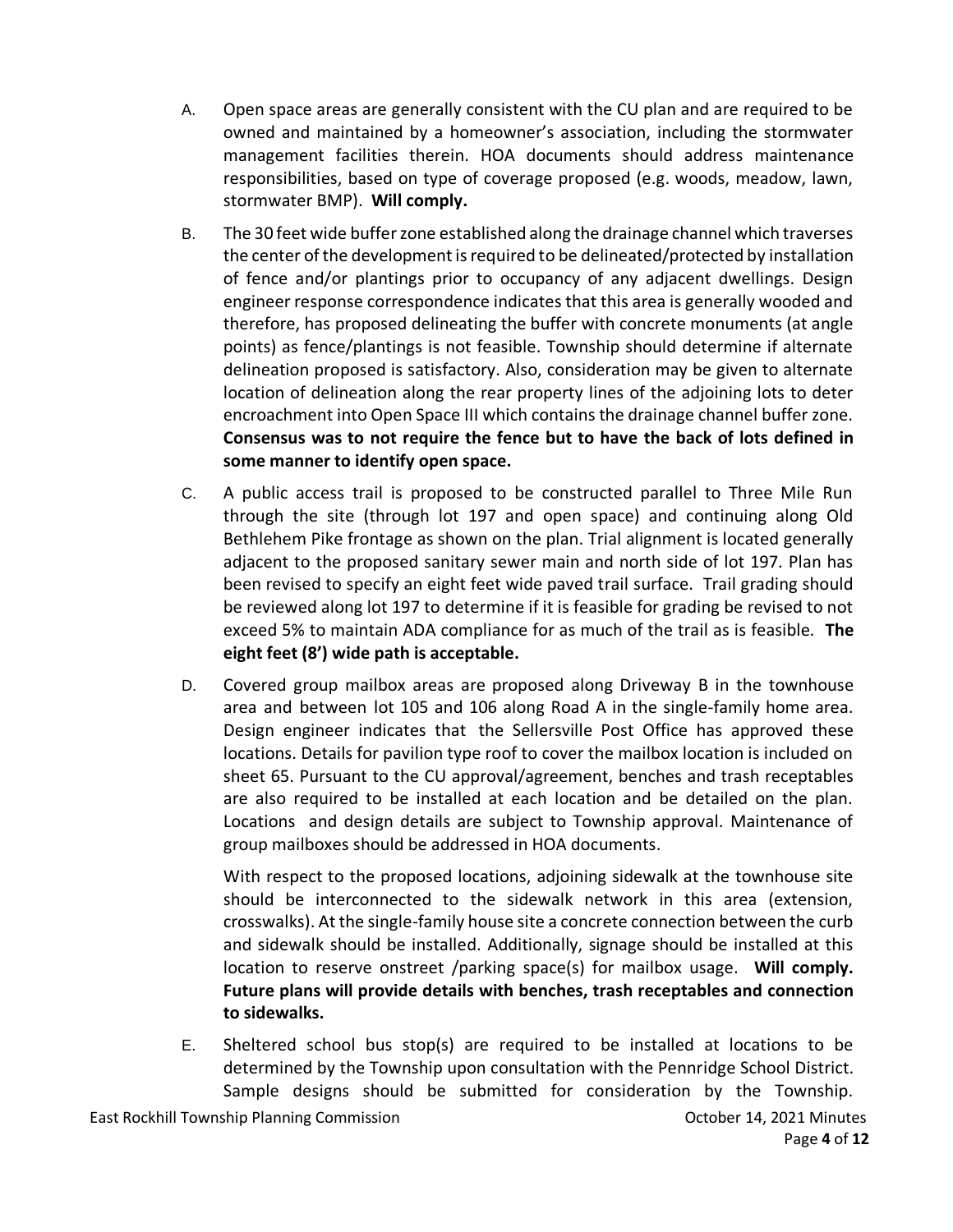Maintenance of shelters should be addressed in HOA documents. **Will comply.**

- F. Two "Tot Lot "locations were included on the CU plan. As discussed at the prior Planning Commission meeting, the applicant has removed the tot lot in the singlefamily home area. General layout details for the consolidated tot lot in the townhouse area have been included on plan sheet 69. The consolidated tot lot should include additional and/or enhanced equipment and amenities in-lieu of installation of two separate tot lots. Complete/detailed Tot Lot design including recreational features (with intended age group identified), bicycle racks, trash receptacles, benches, fence, and shade trees should be submitted for review by the Township. The design for this area must also address protection from the adjacent stormwater BMPs. (SLDO Section 22-525.3) **Plans with details will be provided.**
- G. The small parking area and "level" play field originally required in the northern open space, adjacent to Hill Road has been removed from the plan to preserve existing natural features as discuss at prior Planning Commission meeting. Correspondence from the design engineer indicates that a contribution to the Township in-lieu-of construction of these improvements will be offered by the developer. An estimate of actual construction costs should be submitted for consideration. (SLDO Section 22-525.4) **Will comply.**
- H. In addition to the above improvements, the applicant is required to contribute a \$100,000.00 Park and Recreation fee to the Township in lieu of installing any other park or recreation improvement not included in the CU approval/agreement. The contribution is to be paid 50% at the time development agreements are signed and 50% upon the issuance of the 50th building permit for the project. **Will comply.**
- 8. As discussed above a homeowner's association (HOA) is required to be established to own and maintain several aspects of the development including townhouse area streets, open space, stormwater management, and recreational facilities. As discussed with the applicant, a single HOA including both the townhouse and single-family units will be developed. HOA should be established in a manner satisfactory to the Township. Required maintenance of all areas (wooded, lawn, natural, recreation, stormwater management, etc.) should be specified. Documentation should be prepared by the applicant and be submitted to the Township Solicitor for review. (SLDO Section 22-503)

In addition to standard HOA documents, disclosure statements for townhouse owners and single-family homeowners should be prepared in a manner satisfactory to the Township Solicitor to clarify limitations and restrictions imposed pursuant to the CU approval/agreement and final subdivision plan approval. **Will comply.**

9. Minimum 20 feet wide buffer areas are required around the site perimeter adjacent to existing residential properties. Overall Landscape & Lighting Plan, sheet 32, depicts buffer areas. Existing vegetation is to be preserved in the cross hatched areas. Buffer plantings are proposed to be installed along the rear boundary of the townhouse units, and in limited areas along the rear of lots 108 to 113 and 119 to 122. Although these areas are not shown as "woodlands" (as determined at the time of CU plan review), they do contain significant successional growth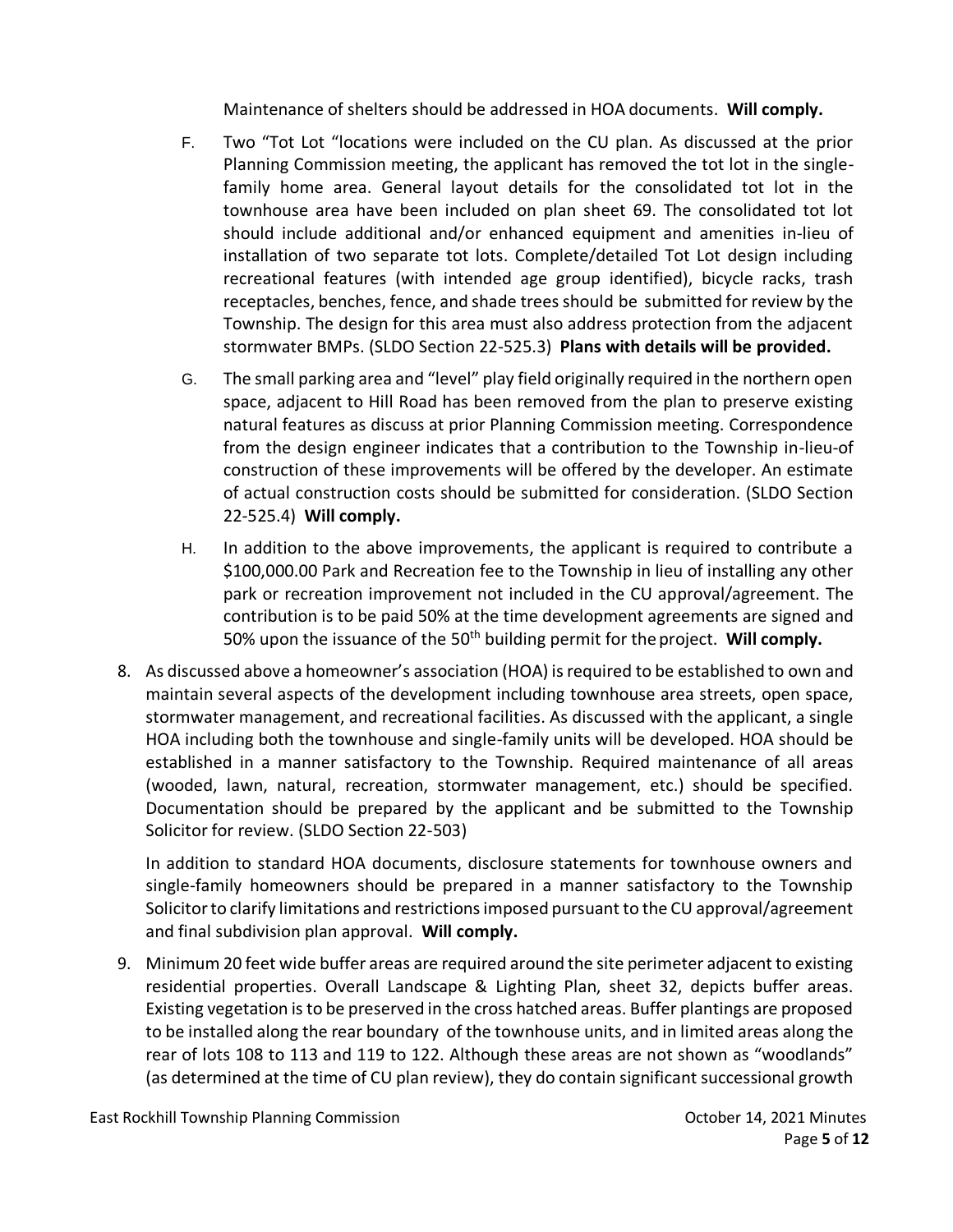that would be required to be cleared to install the proposed plantings. As discussed at prior Planning Commission meetings, notes have been added to the plan to maintaining existing trees within all buffer areas and supplement them with appropriate shrubs and evergreen trees to enhance buffering. These plantings will be extended along the entire outboundary where new building lots and/or trails are in close proximity to the outboundary. This office recommends that the final determination of planting locations be deferred until clearing is completed and remaining vegetation is reviewed in the field by this office in conjunction with the developer. **Consensus was to allow plantings to be reviewed in the field with the developer.** 

- 10. With respect to the townhouse buffer area proposed grading will require clearing of almost all existing vegetation up to the property line of the adjoining Lobelle property. Proposed buffer plantings include a row of closely spaced arborvitae and canopy trees spaced 40 feet on center along the property line. In this area, the rear of the proposed three-story townhouse units are approximately 40 feet from the property line. Township should determine if the proposed buffer plantings are satisfactory. If this planting scheme is generally satisfactory, this office recommends that the canopy tree selection be amended to utilize the "small tree" list of Section 196-515 of the Subdivision Ordinance to minimize long term conflicts with the underground utility and dwellings. (SLDO Section 27-1904.b) **Agree. It was noted HOA should specify who is responsible for tree maintenance.**
- 11. Variation of landscape/buffer plantings should be proposed as recommended by Bucks County Planning Commission correspondence dated April 14, 2021. Deer resistant selections should be considered in open space areas. (SLDO Section 22-515) **Will comply.**
- 12. The CU approval/agreement contained several provisions related to traffic and adjoining streetimprovements as follows:
	- A. The developer is required to acquire rights-of-way, if necessary, to design and construct a roundabout pursuant to PennDOT design guidelines at the intersection of Three Mile Run Road and Park Avenue. If construction and/or right-of-way acquisition is determined to be infeasible, there are provisions for reduction in the number of building lots and a contribution in-lieu-of construction to the Township. Traffic Planning and Design (TPD) has reviewed the current conditions at the intersection and determined that a roundabout design appears feasible. A roundabout sketch plan has been submitted to the Township. Pursuant to discussion at the October 7, 2021 work session meeting, TPD will review comments and modify design if necessary. A revised sketch plan will be submitted prior to preparation of full design plans. Design plan should establish final configuration of the roundabout and the full impact on adjoining properties. Additional comment pertaining to this matter will be reserved pending receipt of survey data, preliminary design, and determination as to whether any easements/right-of-way will be required to be obtained to construct the intersection improvements. **Township Traffic Engineer, Traffic Planning & Design (TPD) was present at the October 7, 2021 Planning Commission work session and reviewed the current mini roundabout design. TPD is following up on comments recevied.**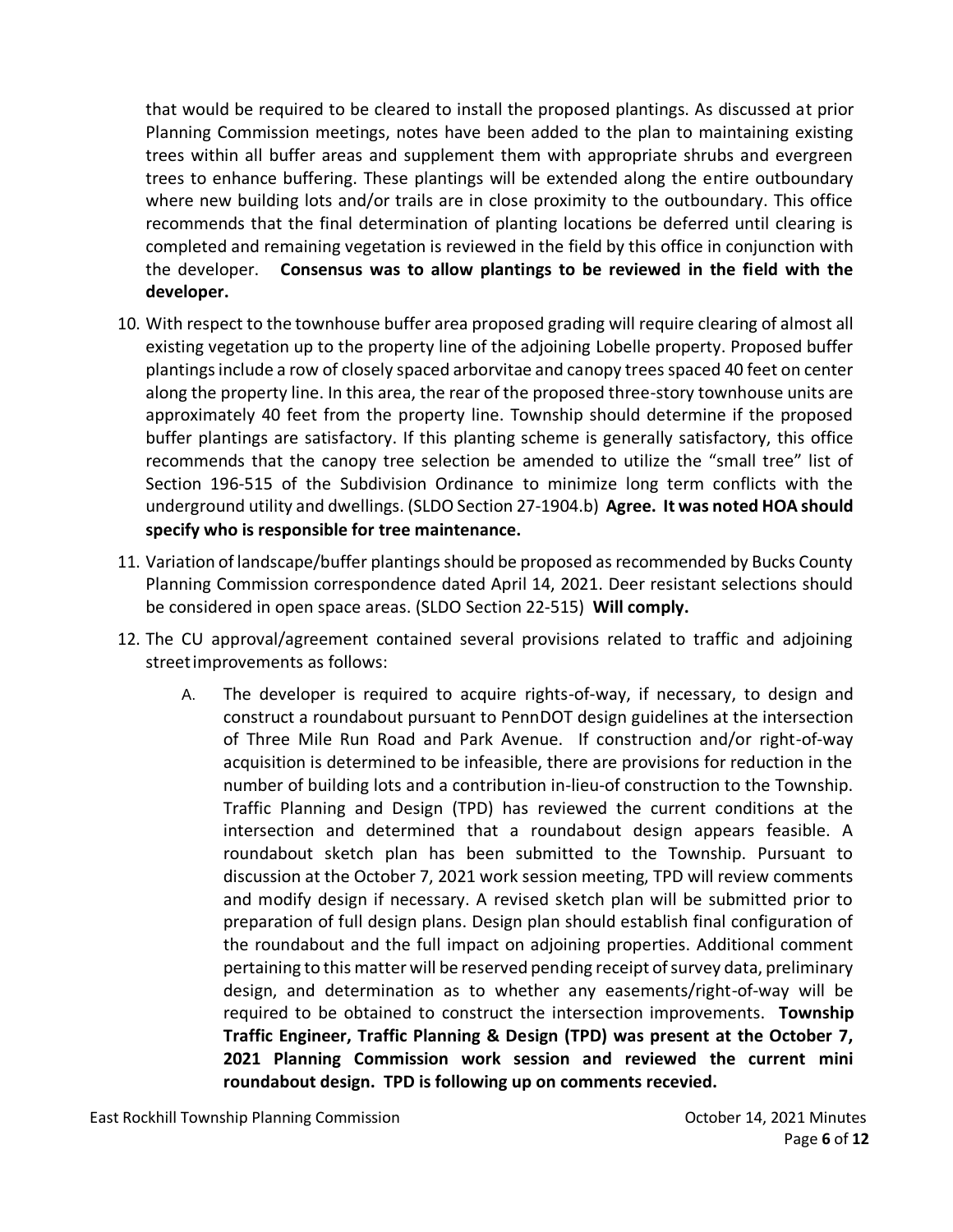- B. The location of the site access along old Bethlehem Pike was established with the CU plan. A left turn lane is required at the site access as shown on the plan. The CU approval/agreement also required curb and storm sewer along the site frontage, subject to land development plan review. Plan and profile drawings of Old Bethlehem Pike improvements are not fully detailed/dimensioned in the plan submission. Additional plan details including typical cross sections are required to determine the full extent of improvements necessary along the site frontage. Correspondence dated September 17, 2021, prepared by TPD includes comments related to configuration of left turn lane and site entrance. Comments should be addressed on the plan. (SLDO Section 22-505.16, 506 & 512)
- C. Widening, curb, and sidewalk was not required to be installed along Hill Road site frontage. Overlay paving and shoulder grading of Hill Road from the site entrance to Three Mile Run Road is required. As a large portion of this area was paved by the Township since the CU approval/agreement was completed, consideration should be given to reviewing the existing conditions of Hill Road and discuss alternate improvements (such as drainage swale/storm sewer repair/extension) with the applicant. Plan sheet 42 includes the Hill Road frontage. Additional cross section details should be provided to clarify improvements. (SLDO section 22-505.16) **An estimate will be provided for staff to make recommendations.**
- D. Fire and garbage truck turning movement diagrams have been included with the plan set. Design engineer should clarify if the lines shown outside of the cartway at the Hill Road entrance represent the wheel path, or vehicle overhang. Additionally, no parking zones with appropriate signage should be established at intersections based on the turning movement diagrams. Further, it appears that nearly all of the private drives in the townhouse section should be restricted from parallel parking. **Will comply.**
- E. Upon resolution of street improvements and off-site utilities, staging and traffic control plans should be submitted for review. (SLPO Section 22-403.11) **Will comply.**
- 13. Several environmental reports were previously submitted with the application. They include a Wetland study prepared by Nova Consultants in July 2010, U.S. Army Corps of Engineers preliminary Jurisdictional Determination (JD) report dated November 23, 2010, and stormwater infiltration reports dated April 23, 2012, and January 14, 2021, from Penn's Trail Environmental, LLC. The following comments relate to submitted documentation:
	- A. As noted in the preliminary JD, the findings were valid for five years. Application should be resubmitted to USACOE to obtain a current determination to verify regulated features. (SLDO Section 22-409)
	- B. Several permits are required to be obtained by the applicant, including floodplain encroachment and PADEP General Permit for sanitary sewer crossing of Three Mile Run. Additional permits and/or township requirements may be applicable upon resolution of the above.

## **Will comply and are in process. It was noted the Township issues flood plain permits.**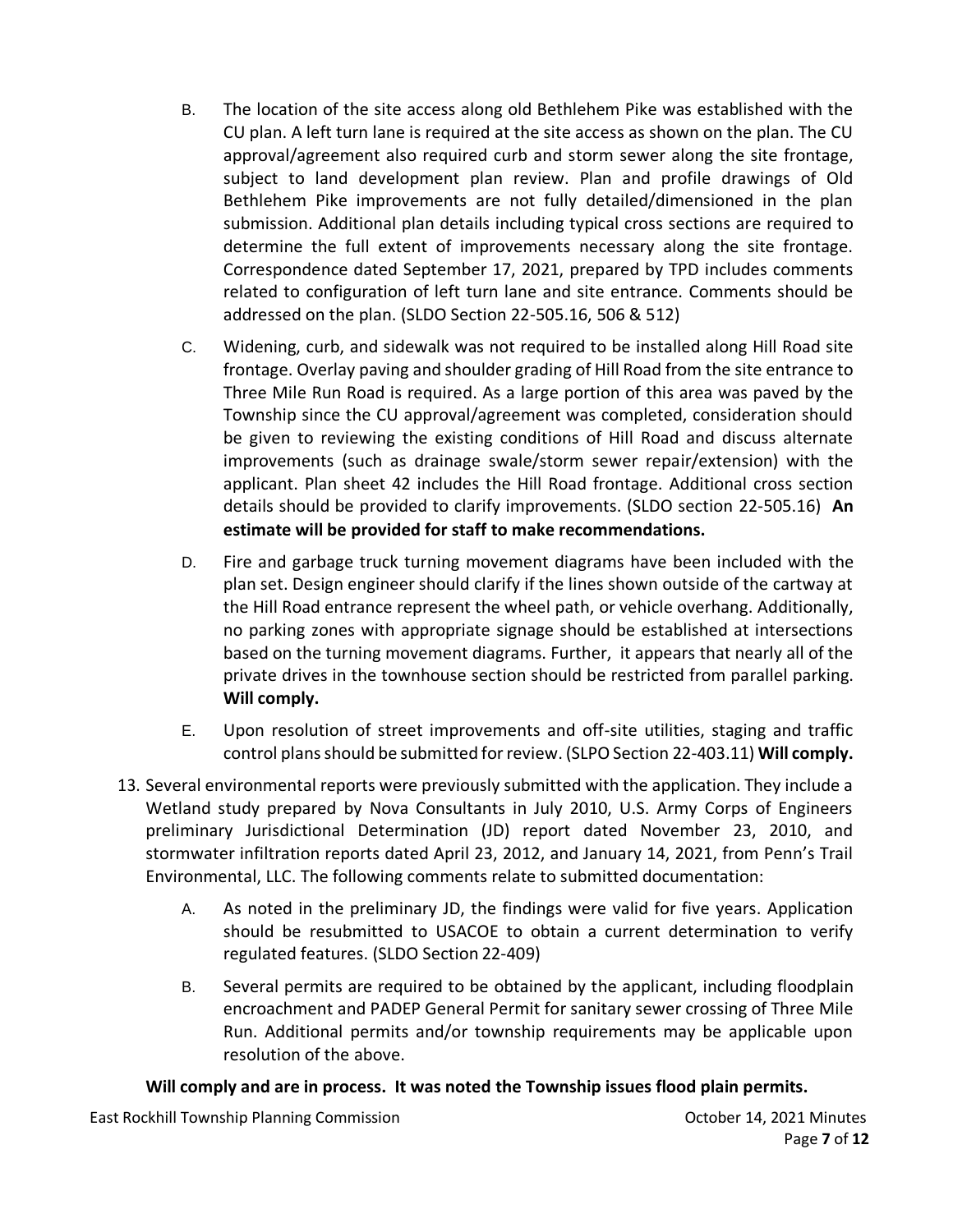- 14. Post Construction Stormwater Management Report dated March 12, 2021, latest revision date September 10, 2021, prepared by Schlosser & Clause was submitted with the plan. In general, a storm sewer collection system is proposed throughout the site to direct stormwater to various water quality forebays/infiltration basin which discharge to a large stormwater basin located in the open space adjacent to Three Mile Run. The following comments are made with respect to stormwater management.
	- A. Previously submitted soils report indicated generally poor infiltration and shallow limiting zones. Report should be included as an appendix to the PCSM report, and the PCSM narrative should address infiltration feasibility pursuant to Section 26- 325.1.A of the Stormwater Management Ordinance (SMO). Narrative should clarify BMPs where infiltration is feasible based on test results and separation from limiting zones. Dewatering calculations for all stormwater facilities should also be clearly indicated.
	- B. The underground BMP located in OS IV on prior submissions appears to have been eliminated from the design on the current plans. However, some references to this BMP are included in the report. Report narrative should be revised as necessary. Additionally, plan and report should clarify whether the feature depicted adjacent to the Tot Lot at EW 408 is a stormwater BMP. Calculations should be included in the report, if necessary.
	- C. Soil amendment areas are indicated in the PADEP PCSM worksheet; however, these areas do not appear to be indicated in the plan set. Plan/worksheet should be revised as necessary.
	- D. Stream bank erosion requirements should be addressed in the report. In general, the 2 YR storm discharge should not exceed the 1 YR storm, and be discharged over 24 hours. (SMO Section 26-318)
	- E. Basin discharge and bypass discharge summary charts should be included in the narrative.
	- F. Analysis of project impact on flooding at Stone Edge Road should be completed. Calculations (and hydrographs) to compare time of peak flows from the overall Three Mile Run watershed and site discharge should be submitted.
	- G. Individual point(s) of study should be numbered and indicated in the narrative and on the PCSM Plan.
	- H. Use of meadow as the cover factor for existing on-site impervious surface should be identified in the narrative. (SMO Section 26-320.1.C)
	- I. Stormwater narrative should clarify impervious surface basis used in the calculations. This office recommends that maximum allowable impervious surface be utilized for the village house lots to permit future improvements on the lots without the need for additional/modified stormwater management facilities.
	- J. Flow path from main stormwater basin discharge to Three Mile Run should be analyzed for erosion control protection.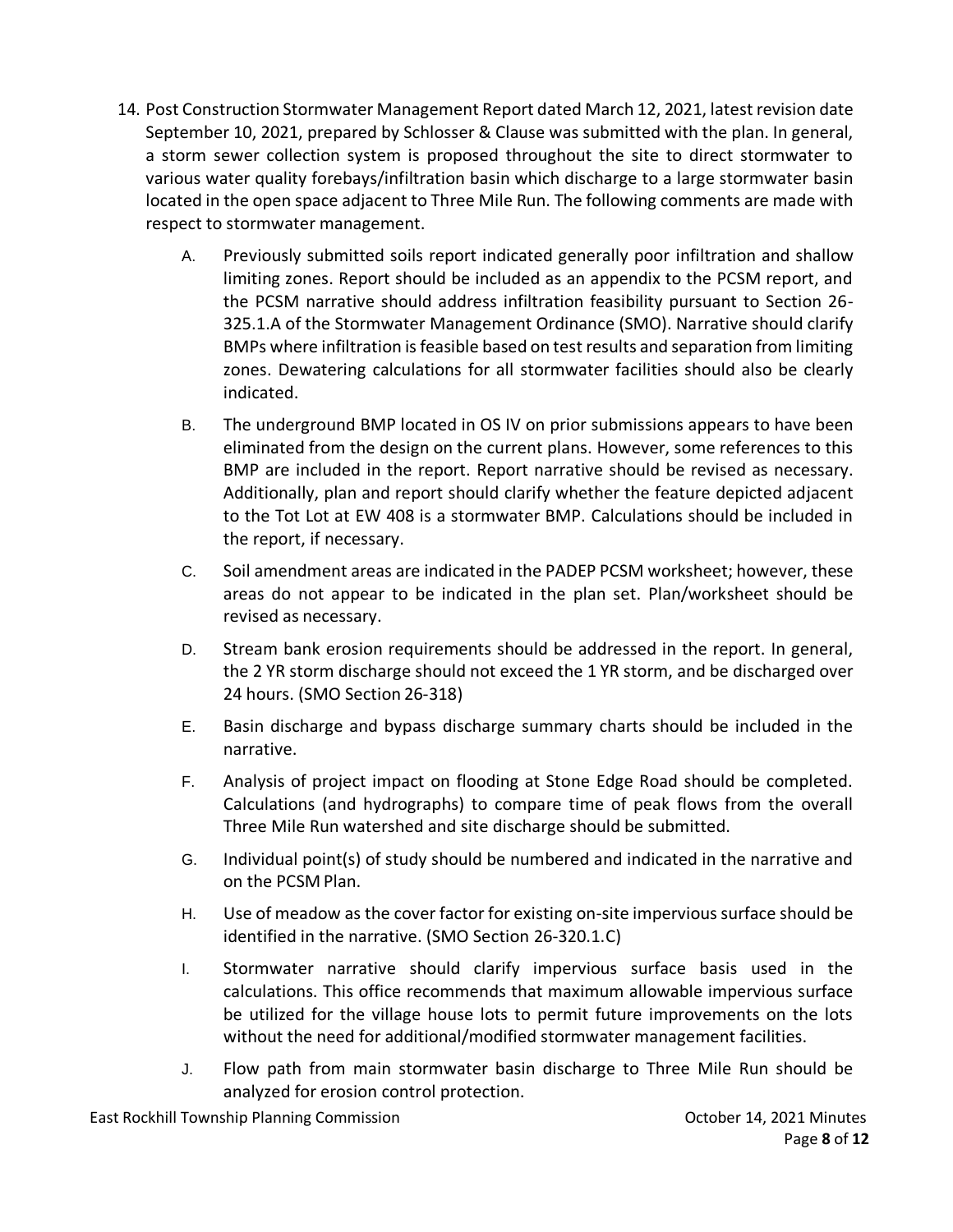- K. Existing topography/swales should be clarified along the outboundary in the vicinity of the adjoining shared driveway adjacent to lot 105 and 106 to verify existing/proposed drainage patterns.
- L. Several storm inlets are proposed to receive in excess of 4 cfs. Additional inlets, or adequate sump conditions, where applicable, should be addressed to accommodate the high flows. (SMO Section 26- 319.3.J)
- M. Inlet/outlet control calculations should be included in the report for the existing drainage channel crossings of Road A & B.
- N. Verification of NPDES permit issuance and erosion and sediment control plan adequacy must be received in writing from Bucks County Conservation District. (SLDO Section 22-518)
- O. Plans should clarify basin side slopes and depth of ponded water to determine if protective fencing is required pursuant to section 26-319.14 of the Stormwater Management ordinance.
- P. A 10:1 maximum slope access ramp should be included in each basin design for ease of maintenance. Additionally, a maintenance access path (lawn) to the facilities from Road A should be identified on the plan. (SMO Section 26-319.14)
- Q. Basin landscaping is proposed along the outside perimeter of each surface facility except the forebays adjacent to the underground basin. Consideration should be given to designing a more natural planting layout with plantings on the inside and outside of the berm. Also, wet tolerant planting for the basin bottoms (Ernst Mix) should be supplemented with an annual Rye Nursery Mix. (SMO 26-319.G)
- R. Operation and Maintenance agreement for all privately-owned stormwater facilities should be executed between the applicant/HOA and Township to guarantee long term maintenance and structural/operational integrity of the facilities. Agreement should include provisions for Township access to inspect the facilities, but not the obligation to repair/maintain the facilities. Agreement should be in a form satisfactory to the Township Solicitor. (SMO Section 26-345 & 346)

# **Comments noted.**

- 15. Sanitary sewer service is proposed via extension of East Rockhill sewer system which is located along the opposite side of Three Mile Run. A stream crossing is required to connect the proposed collection system to the existing interceptor. As indicated above, appropriate permits for this crossing should be obtained by the developer. The following additional comments are made with respect to sanitary sewer design (Twp Code Chapter 18 Part 3):
	- A. Lateral locations should be identified in profile drawings to verify vertical clearance where crossing other utilities.
	- B. Sewage facilities planning modules should be prepared for the project and require approval by the Township, PWTA, and PADEP. (SLDO Section 22-407 & 520)
	- C. CU approval/agreement specifies sewer connections fees for the subdivision, which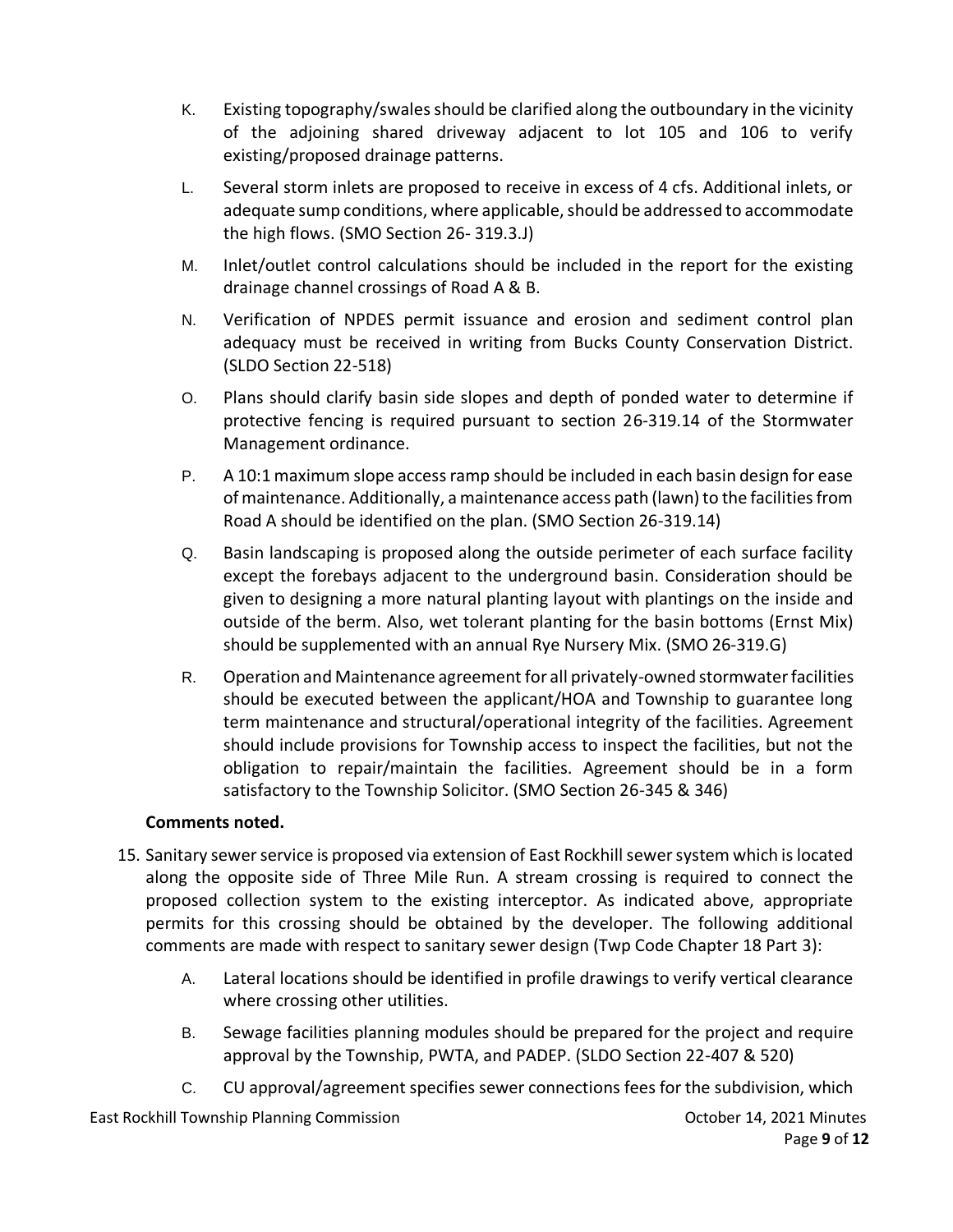may be utilized to offset Township costs for reconstruction of the Township sewage pump station.

- D. Easements for Township access to sanitary sewer system within the townhouse area should be established in a manner satisfactory to the Township Solicitor. Use of a "blanket" easement has been proposed by the design engineer.
- E. PADEP general permit and Township floodplain encroachment permits are required to be obtained by the applicant for the Three Mile Run sanitary sewer crossing construction (similar permits are also required for public water line extension adjacent to Old Bethlehem Pike). Appropriate permit details should be included on the plan.
- F. Final design of public water system may also impact sanitary sewer design with respect to conflicts/clearances between the utilities.
- G. This office has contacted the applicant with respect to modifying sanitary sewer to provide a suitable location to extend sanitary sewer service north along Old Bethlehem Pike. Additional design information will be provided to the applicant.

# **Comments noted. Applicant is in communication with Perkasie Regional Authority for public water.**

16. Subdivision is proposed to be served by extension of PRA public water system. Water line is proposed to be extended along the full length of the property frontage along Old Bethlehem Pike. Verification of satisfactory system design should be received in writing from PRA. PRA has advised that the project design plans are currently under review.

Full width cartway paving restoration is required for offsite water line construction. Final roundabout design and waterline design will affect the extent of offsite street restoration required along Park Avenue/Old Bethlehem Pike. Additionally, comments should be received from the servicing Fire Chief regarding access and emergency services operations. (SLDO Section 22-519) **Applicant was not prepared to pave in West Rockhill and intended to only pave to center of road. Mr. Baluh will provide applicable Ordinance sections which require the full width overlay. Applicant and Mrs. Morano have provided the plans to the fire company and to date have not received a response.** 

- 17. Street trees are proposed throughout the single-family area; however, limited trees are proposed in the townhouse area. Additional trees and/or alternate plantings such as shrubs should be considered to be installed along the townhouse area overflow parking spaces and open space area. The plan should also address individual lot energy conservation trees required pursuant to Section 22-504.L of the Subdivision Ordinance. Design engineers' response indicates that waivers will be requested for additional landscape plantings. Alternate planting locations and/or contribution of a fee in-lieu-of plantings should be considered if required plantings waiver is granted by the Township. (SLDO Section 22-515) **Will comply.**
- 18. Pursuant to the CU approval/agreement, a \$10,000.00 contribution shall be made by the applicant to the Township tree fund in-lieu-of strict compliance with the tree replacement requirements of Section 22-515 of the Subdivision Ordinance. **Will comply.**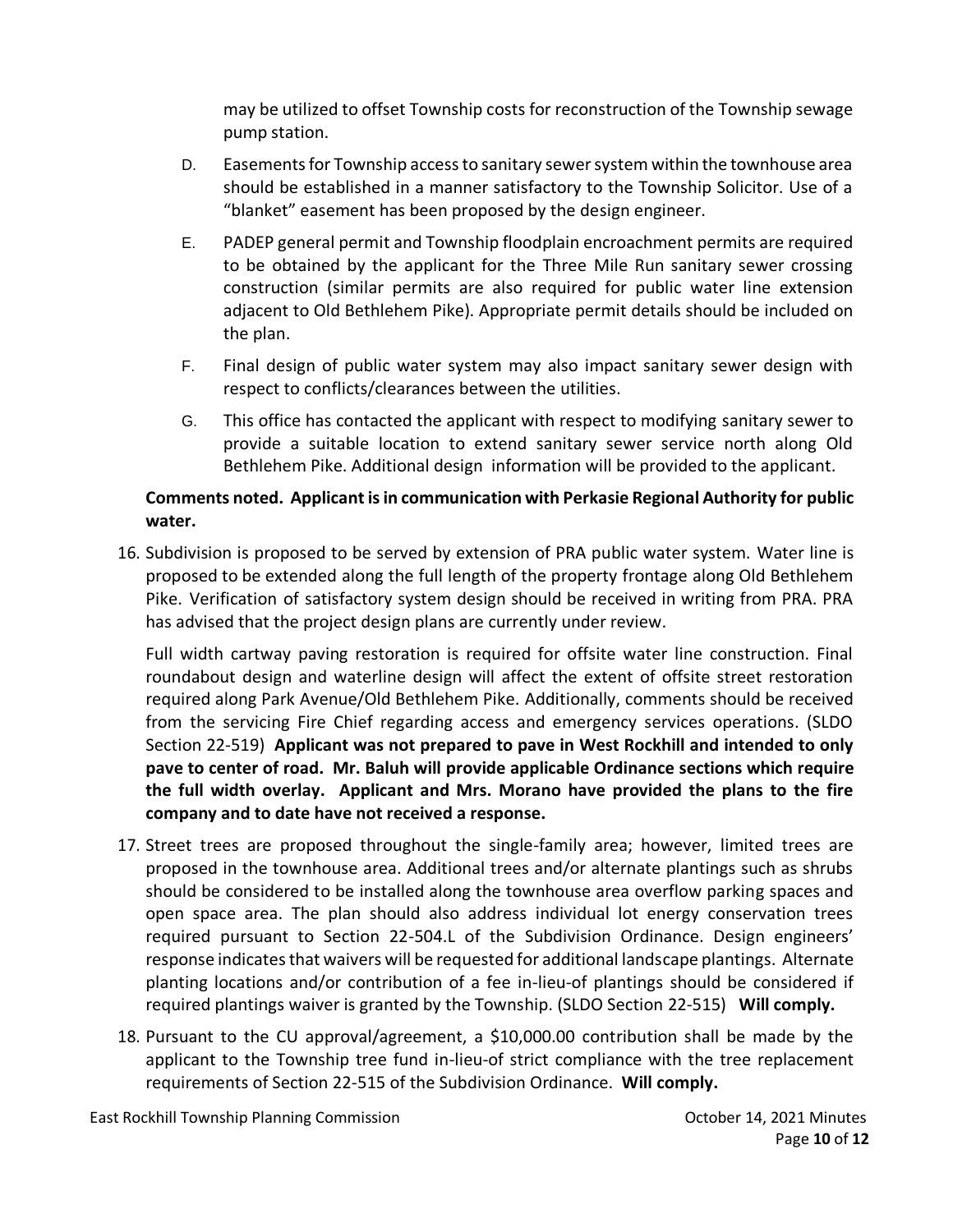- 19. Plan sheets 32 thru 38 include street lighting. At prior meeting, the Planning Commission indicated general agreement with the limited streetlight locations proposed. Type of proposed fixtures is subject to approval by the Township. PPL options for full cutoff LED fixtures should be considered. (SLDO Section 22-409.9 &527) **Traditionally the Township utilizes the gas light style street light. Applicant will make a suggestion according to what PP&L offers as options.**
- 20. All requests for waiver of subdivision ordinance requirements should be submitted in writing and include the sections involved, minimum modification necessary, and basis for the request. (SLDO Section 22-308) **Will comply.**
- 21. Street names should be proposed by the applicant and require approval by the servicing post office and Township. (SLDO Section 22-505.12) **Will comply.**
- 22. Design engineer indicates that the development will be constructed in one phase. If phasing of construction is proposed in the future, a phasing plan should be submitted for review to verify extent of improvements to be constructed with each phase. (SLDO Section 22-403.12.E) **Will comply.**
- 23. All proposed easements should be clearly identified on the record plans and include metes and bounds. Easements should be established for all utilities which cross individual lots. Blanket easements are proposed for utilities within townhouse section and open space. (SLDO Section 527) **Will comply.**
- 24. Legal descriptions for all rights-of-way and easements to be dedicated to the Township should be prepared by a professional land surveyor and be submitted to the Township for review and use in agreements. **Will comply.**
- 25. Declaration of easements, conditions, and restrictions, consistent with CU approval/ agreement and land development plan approval, should be prepared in a manner satisfactory to the Township Solicitor. **Will comply.**
- 26. Specific disclosure form delineating all easements, conditions, restrictions and/or assessments for each lot owner prior to the sale of any individual lots/townhouse units, should be prepared in a manner satisfactory to the Township Solicitor. **Will comply.**
- 27. Both Street Light and Trash Collection Districts are required to be established for the finally approved plan pursuant to the CU approval/agreement. Documentation should be prepared in a manner satisfactory to the Township Solicitor. **Township owned roads will be in the street light district. Will comply.**
- 28. Natural gas facilities are located in Old Bethlehem Pike. Applicant has indicated that natural gas service will be extended into the development. Location of proposed gas main should be indicated on the plans to verify that there are no conflicts with other utilities. (SLDO Section 22-521) **Will comply.**
- 29. Property monumentation (outboundary, right-of-way, easements and lot corners) should be installed in accordance with Section 22-522 of the Subdivision Ordinance. Overall property outboundary monumentation should be installed prior to plan recordation and be certified in writing by the responsible surveyor. Individual lot, right-of-way, and easement